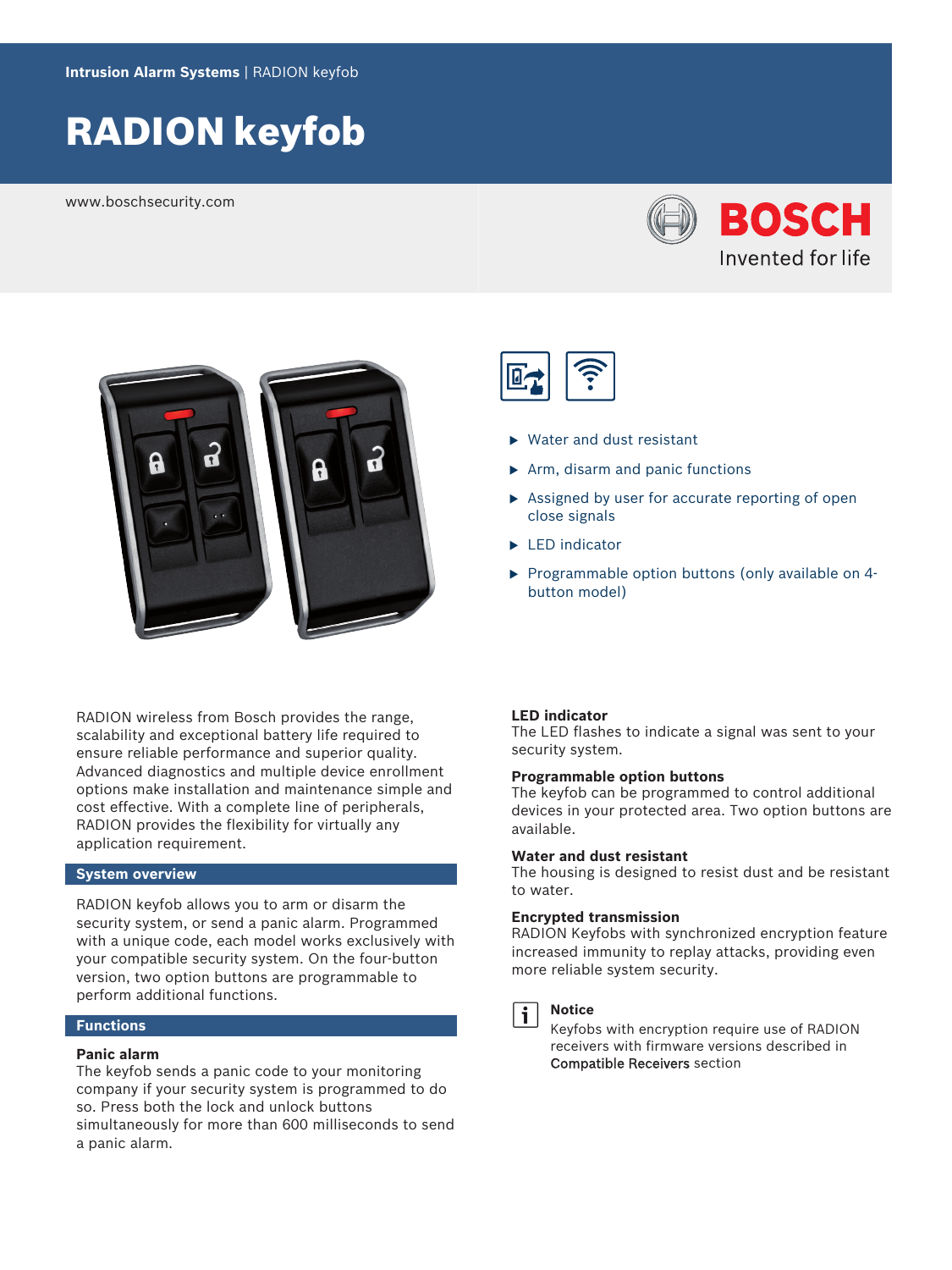| <b>Certifications and approvals</b> |                                                                                                                                                                                                                                                       |  |
|-------------------------------------|-------------------------------------------------------------------------------------------------------------------------------------------------------------------------------------------------------------------------------------------------------|--|
| <b>Region</b>                       | <b>Certificate</b>                                                                                                                                                                                                                                    |  |
| US.                                 | UL 1023 - Household Burglar Alarm System Units<br>ANSI/SIA CP-01-2010 (RFKF-FB-A/RFKF-TB-A/<br>RFKF-FBS-A/RFKF-TBS-A)                                                                                                                                 |  |
| Europe                              | CF.<br>EMC Directive (EMC) 2004/108/EC<br>Low-Voltage Directive (LVD) 2006/95/EC<br>Radio equipment and Telecommunications<br>Terminal Equipment (R&TTE) 1999/5/EC<br>EN50131-1<br>EN50131-3<br>FN50131-6<br>Grade 2<br><b>Environmental Class II</b> |  |
| Australia                           | <b>RCM</b>                                                                                                                                                                                                                                            |  |

| Region     | <b>Certification</b> |                                                                                       |
|------------|----------------------|---------------------------------------------------------------------------------------|
| Australia  | <b>RCM</b>           | [RFKF-FB. RFKF-FBS. RFKF-TB. RFKF-<br>TBS, RFPB-TB, RFPB-SB1                          |
| Europe     | CF.                  | EMC. LVD. R&TTE. RoHS [RFKF-FB.<br>RFKF-FBS, RFKF-TB, RFKF-TBS, RFPB-<br>TB. RFPB-SB1 |
|            | EN5013<br>1          | EN-ST-000164 [RFKF-TB, RFKF-TBS]                                                      |
|            | FN5013<br>1          | EN-ST-000165 [RFKF-FB, RFKF-FBS]                                                      |
| <b>USA</b> | <b>FCC</b>           | Part 15 Security/Remote Control Trans-<br>mitter 433.42 MHZ [433.42 MHZ]              |
| Canada     | IC.                  | 1249A-RWSSFT [-A model numbers]                                                       |
| Brazil     | ANATFI               | 4349-13-1855 [RFKF-FB-A]                                                              |
|            | ANATEL               | 4278-13-1855 [RFPB-SB-A; RFPB-TB-<br>A: RFKF-TB-AI                                    |

#### **Installation/configuration notes**

#### **Recommended batteries**

The following battery types are recommended for correct operation of your keyfob: Duracell DL2032, Varta CR2032, or Panasonic CR2032.

## **Parts included**

| <b>Quantity</b> | <b>Component</b>                          |
|-----------------|-------------------------------------------|
|                 | Keyfob                                    |
|                 | Lithium battery (CR2032) coin-cell, 3 VDC |
|                 | Literature                                |

### **Technical specifications**

#### **Properties**

| <b>Dimensions</b> | 63.7 mm x 35.5 mm x 13.0 mm                               |
|-------------------|-----------------------------------------------------------|
|                   | $(2.51 \text{ in x } 1.40 \text{ in x } 0.51 \text{ in})$ |

#### **Power**

| Power/voltage                       | One CR2032 Lithium battery, 3<br><b>VDC</b>                                                                                                                                                                        |  |  |
|-------------------------------------|--------------------------------------------------------------------------------------------------------------------------------------------------------------------------------------------------------------------|--|--|
| <b>Battery life</b>                 | Up to 5 years                                                                                                                                                                                                      |  |  |
| <b>Environmental considerations</b> |                                                                                                                                                                                                                    |  |  |
| Temperature                         | Functional range: $-10^{\circ}$ C to $+49^{\circ}$ C<br>$(+14°$ F to +120°F)<br>UL only: 0°C to +49°C<br>$(+32°$ F to + 120°F)<br>EN 50130-5 Class II only: -10°C<br>to $40^{\circ}$ C<br>$(+14°$ F to +104 $°$ F) |  |  |
| Relative humidity                   | Up to 93% non-condensing                                                                                                                                                                                           |  |  |
| Frequency                           | 433.42 MHz                                                                                                                                                                                                         |  |  |
| llse                                | Intended for indoor use.                                                                                                                                                                                           |  |  |
| <b>Compatible receivers</b>         |                                                                                                                                                                                                                    |  |  |
| <b>B810</b>                         | SDI2 bus receiver                                                                                                                                                                                                  |  |  |
|                                     |                                                                                                                                                                                                                    |  |  |

| RFRC-OPT | Option bus receiver     |
|----------|-------------------------|
| RFRC-STR | Streamline bus receiver |
|          |                         |

#### **Notice** i

All RFKF-FBS/RFKF-TBS type keyfobs (including – A and –CHI versions) include synchronized encryption and are compatible only with RADION receivers having the following firmware versions or higher.

| Compatible receiver | Receiver firmware version |
|---------------------|---------------------------|
| B810                | $v2.01$ or higher         |
| RFRC-OPT            | $v1.3$ or higher          |
| RERC-STR            | $v1.5$ or higher          |

#### **Trademarks**

All hardware and software product names used in this document are likely to be registered trademarks and must be treated accordingly.

#### **Ordering information**

#### **RFKF-FB (433.42 MHz)**

Wireless, four-button key fob. For use in Europe, Africa, and Australia. Order number **RFKF-FB**

#### **RFKF-FB-A (433.42 MHz)**

Wireless, four-button key fob. For use in North and South America. Order number **RFKF-FB-A**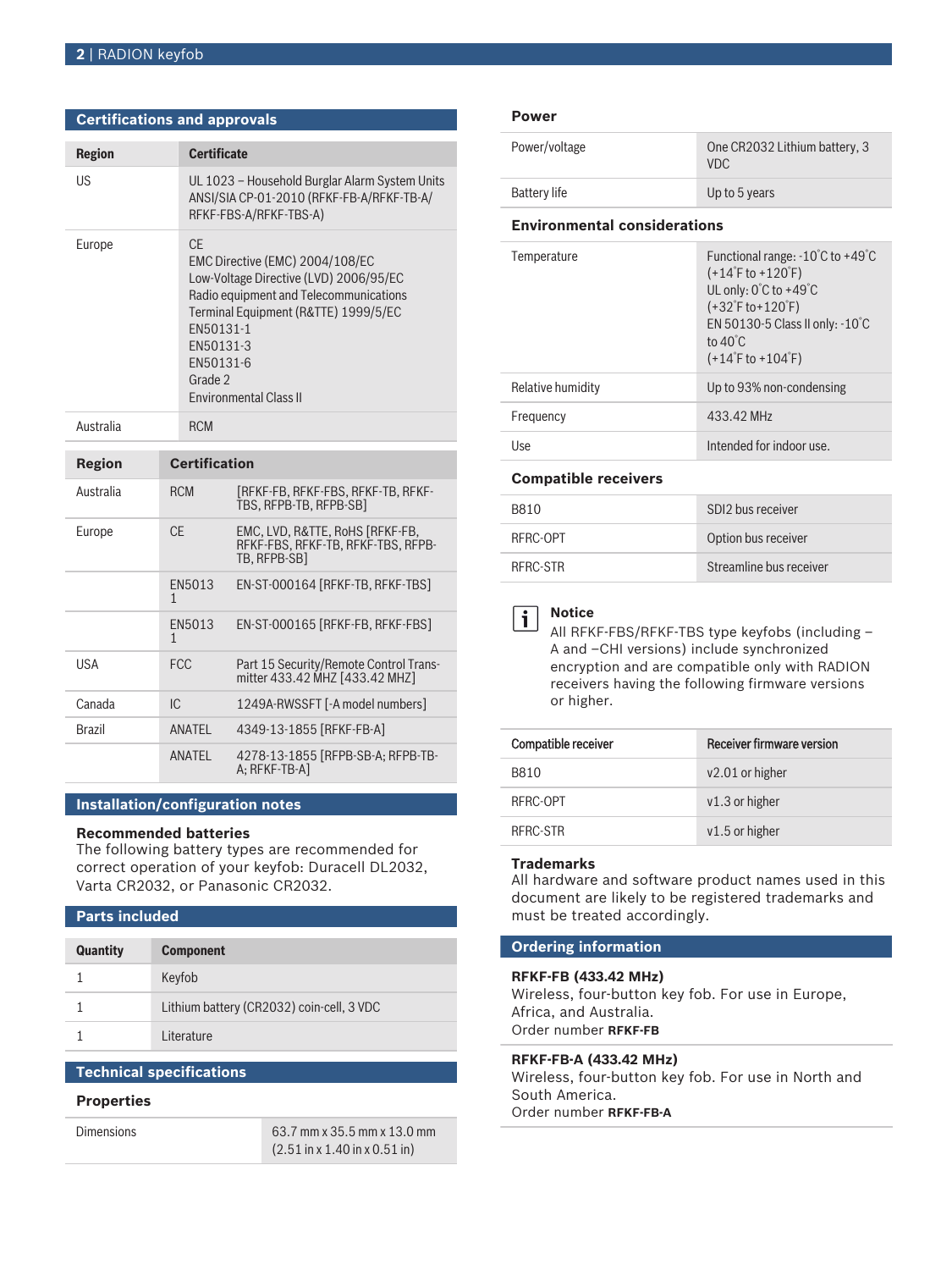**RFKF-FB-CHI (433.42 MHz)** Wireless, four-button key fob. For use in China only. Order number **RFKF-FB-CHI**

**RFKF-FBS (433.42 MHz)** Wireless, four-button key fob with encryption. For use in Europe, Africa, and Australia. Order number **RFKF-FBS**

#### **RFKF-FBS-A (433.42 MHz)**

Wireless, four-button key fob with encryption. For use in North and South America. Order number **RFKF-FBS-A**

#### **RFKF-FBS-CHI (433.42 MHz)**

Wireless, four-button key fob with encryption. For use in China only. Order number **RFKF-FBS-CHI**

#### **RFKF-TB (433.42 MHz)**

Wireless, two-button key fob. For use in Europe, Africa, and Australia. Order number **RFKF-TB**

### **RFKF-TB-A (433.42 MHz)**

Wireless, two-button key fob. For use in North and South America. Order number **RFKF-TB-A**

#### **RFKF-TB-CHI (433.42 MHz)**

Wireless, two-button key fob. For use in China only. Order number **RFKF-TB-CHI**

#### **RFKF-TBS (433.42 MHz)**

Wireless, two-button key fob with encryption. For use in Europe, Africa, and Australia. Order number **RFKF-TBS**

#### **RFKF-TBS-A (433.42 MHz)**

Wireless, two-button key fob with encryption. For use in North and South America. Order number **RFKF-TBS-A**

#### **RFKF-TBS-CHI (433.42 MHz)**

Wireless, two-button key fob with encryption. For use in China only. Order number **RFKF-TBS-CHI**

### **Accessories**

#### **RADION beltclip**

Belt clip for the RADION panic and keyfob transmitters. Includes clip-on attachment, 2 screws and secure locking nut, and comes in a 3-pack. Order number **RFAC-BC-3**

#### **RADION lanyard**

Necklace lanyard for the RADION panic and keyfob transmitters. 10 lanyards are individually packed in plastic bags. Order number **RFAC-LY-10**